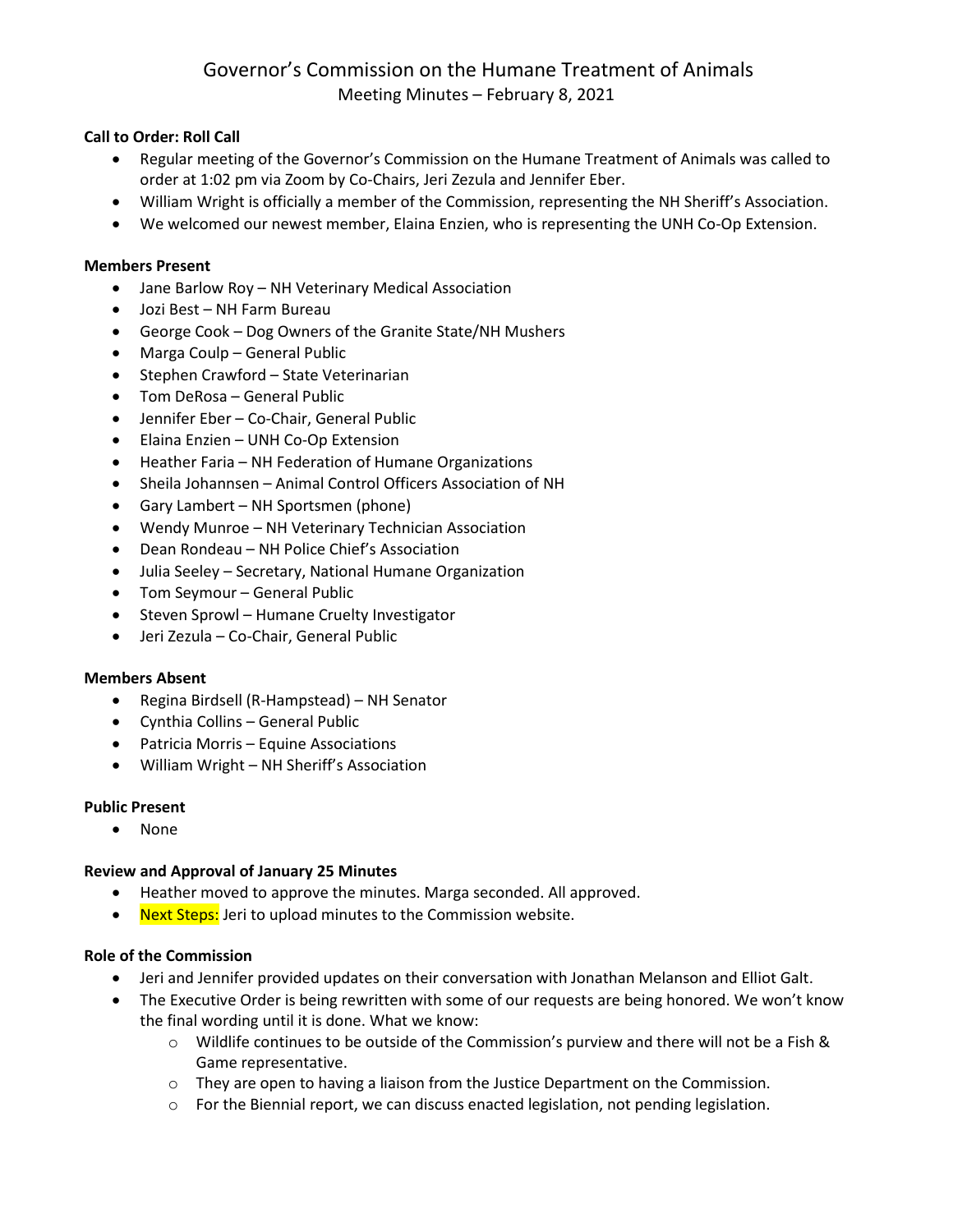# Governor's Commission on the Humane Treatment of Animals Meeting Minutes – February 8, 2021

- $\circ$  If we have an opinion on legislation, we are to report it to the Governor first and wait for a response before reaching out to the legislature and making our position public.
- $\circ$  If by the end of the legislative session bills have changed to the point that our opinion changes, we are to contact the Governor's office.
- $\circ$  The Commission is to serve as an advisory body to the Governor. As such, all members are not to speak on behalf of the Commission, including positions on legislation, without the explicit approval by the Governor. However, we can report back to our respective organizations since our discussions are public. It's important that we do not frame the opinions of the Commission as being reflective of the Governor's opinions.
- Jonathan and Elliot meet with the Governor to discuss policy on Mondays, and they assured us that they will turnaround legislative inquiries from the Commission as quickly as possible.
- Heather suggested, and we agreed, that we need to refine our Commission documentation to characterize our support/oppose positions as "recommendations" to clarify our advisory role.
- Jennifer said our biggest issue now is to determine how we can be effective on legislation moving forward, and suggested we limit the number of bills we track.
- Next Steps: Jennifer and Jeri to send Commission the updated Executive Order.

## **2021 Legislation**

• Per our discussion on the role of the Commission, we agreed to continue tracking the following bills:

| <b>HB</b> 174 | <b>TEXT</b>        | Title: | relative to reporting a collision between a cat and a motor vehicle.            |
|---------------|--------------------|--------|---------------------------------------------------------------------------------|
| HB 246        | <b>TEXT</b>        | Title: | establishing a protective order for vulnerable adults.                          |
| <b>HB 250</b> | <b>TEXT</b> Title: |        | relative to pet vendors.                                                        |
| <b>HB</b> 338 | <b>TEXT</b>        | Title: | relative to penalties for dog theft and tampering with a dog's radio<br>collar. |
| <b>HB</b> 532 | <b>TEXT</b>        | Title: | creating an animal records database.                                            |

• We also decided to wait until next year to provide opinions of the following bills that have been retained for further study:

| <b>HB</b> 366 |                    | <b>TEXT</b> Title: defining animal hoarding.                 |
|---------------|--------------------|--------------------------------------------------------------|
| <b>HB</b> 438 | <b>TEXT</b> Title: | relative to the confidentiality of animal records databases. |

• Next Steps: Jennifer and Jeri to send summary of our recommendations on the first five bills to the Governor.

#### **DOJ Reporting of Animal Cruelty Cases**

• Jennifer said that Jonathan is continuing to work with the Justice Department to streamline the process for gathering cruelty data.

## **Input on 14-day period for status hearing under RSA 644:8**

• Heather Faria and Steve Sprowl identified the Pickering case in which there were issues with the 14 days period for a status hearing. Jennifer obtained one of the 14 complaints files and the first notice of